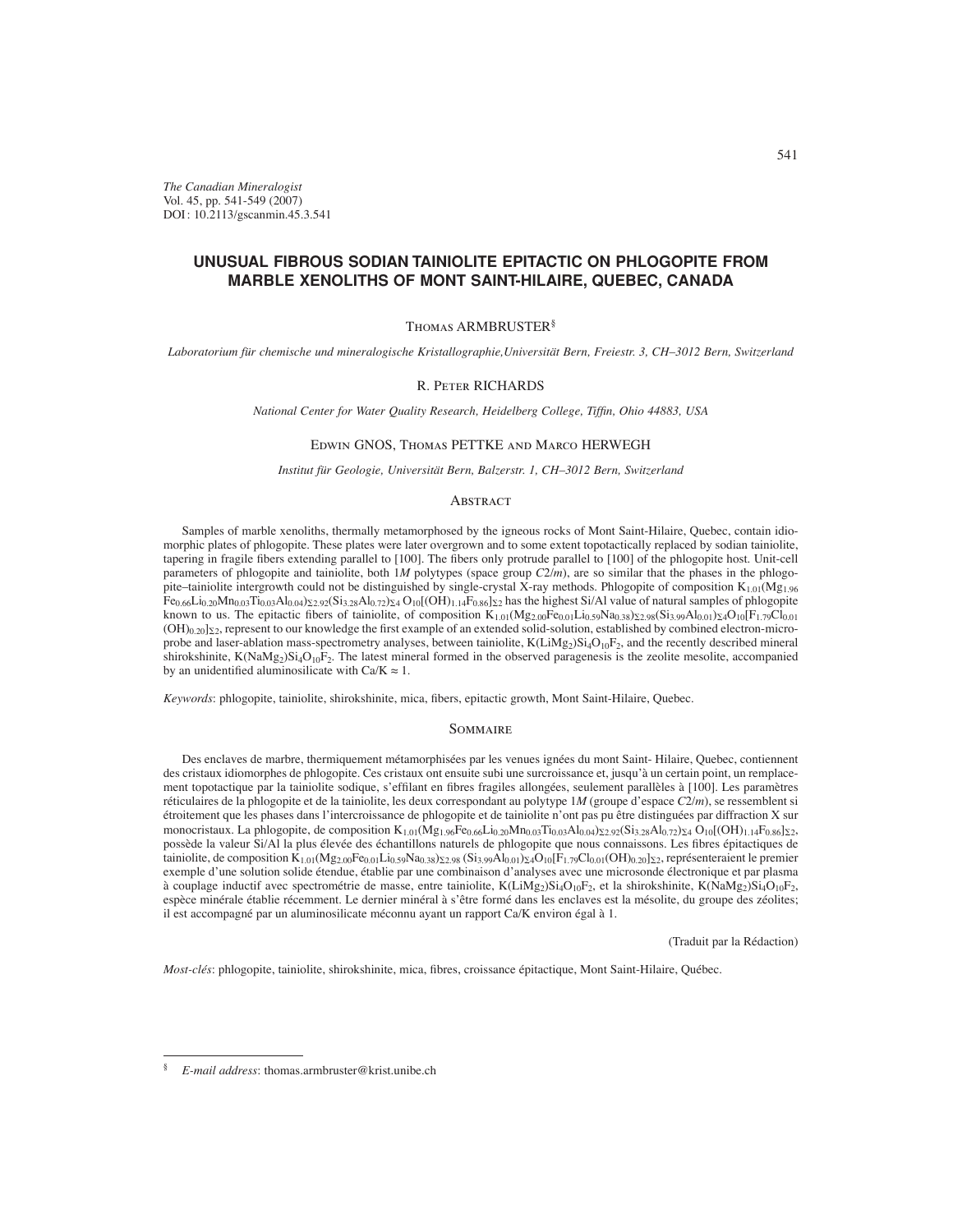#### **INTRODUCTION**

Epitactic relations among crystals (*i.e.*, structural coherency relations), or more generally, epitactic growth, are of special interest not only in material science (production of composite materials), but also in nature, where a host crystal provides the substrate for the crystallization of a guest mineral without the necessity to overcome the energy-barrier associated with nucleation. This process strongly influences crystallization kinetics, leads to puzzling habits, and may favor metastable crystallization.

In this paper, we report on the epitactic growth of tainiolite, a trioctahedral mica of ideal composition  $K(LiMg<sub>2</sub>)Si<sub>4</sub>O<sub>10</sub>F<sub>2</sub>$ , on phlogopite, another trioctahedral mica of simplified end-member composition  $KMg_3(AlSi_3)O_{10}(OH)_2$ . The sample originates from marble xenoliths of the alkaline igneous rocks at Mont Saint-Hilaire, Quebec, Canada. At first glance, one may expect rather isotropic overgrowth of one sheet silicate on the other. However, in the example investigated, epitactic tainiolite crystallizes with a fibrous habit, and all fibers exhibit a uniform orientation relative to the phlogopite host.

# Geological Setting and Sample Description

Mont Saint-Hilaire (MSH) is located about 40 km east of Montreal, in southwestern Quebec. It is one of the Monteregian Hills, a series of alkaline igneous stocks of Cretaceous age located along an east–southeast trend that extends eastward 120 km from Oka, Quebec, west of Montreal. These stocks have been interpreted as a sequence of stationary vents for mantle-derived materials and heat (Currie *et al.* 1986) associated with the St. Lawrence rift system (Currie 1970). The geology of the Monteregian Hills, and of Mont Saint-Hilaire in particular, is described in Currie (1970, 1983), Greenwood & Edgar (1984), and Currie *et al.* (1986).

The Poudrette Quarry is developed in rocks of the East Hill suite, which is a product of the last intrusive event. Among the products of this event is a pipe of nepheline and sodalite syenites, phonolites, and intrusive breccias containing many xenoliths of older igneous and sedimentary rocks, including a massive block of Ordovician sediments that was engulfed by the magma and transformed to hornfels (Van Velthuisen 1990). Well-formed crystals of a wide variety of minerals have been recovered from pockets in these rocks. The complex geochemistry and petrogenesis have produced many paragenetically complex associations involving one mineral replacing or overgrowing another, generally epitactically oriented.

The samples for this study were collected by Richards on October 24, 2004 from a pectolite zone in a marble xenolith. This xenolith was not seen in place. Consequently, we do not know the identity of the host rock. Whereas marble xenoliths at Mont Saint-Hilaire have been interpreted as clasts of Precambrian basement incorporated into the rising magmas, at least some xenoliths must be younger because they contain fossils (McDonald & Chao 2004). In 1994, Richards found a brachiopod replaced by pectolite and sodic amphibole. Although the sample was found loose in the quarry, the mineral composition is characteristic of the marble xenoliths. The specimen, now in the Canadian Museum of Nature, has been identified as a spiriferid, probably of early Silurian age (McDonald & Chao 2004). The part of the xenolith from which the samples were collected is characterized by a loose, sugary texture, and includes well-formed crystals of dolomite and pectolite to 2 cm and mm-sized crystals of albite, which in turn are coated with small crystals of quartz and locally with the epitactic association and other minerals reported here. Some of the dolomite has an epitactic overgrowth of calcite.

#### EXPERIMENTAL

Phlogopite flakes with the epitactic fibers parallel to (001) were extracted under a binocular microscope and mounted either for an X-ray single-crystal study on glass fibers or on a conducting carbon tab for subsequent study with a scanning electron microscope (SEM, Camscan CS4) and chemical identification by energy-dispersive spectroscopy (EDS, Pioneer light element detector and Voyager 4 system of analysis). The crystals were carbon-coated. The same mount was later embedded in epoxy, polished and used for quantitative chemical analyses with a JEOL 8200 electron microprobe (EMP) equipped with wavelength-dispersive spectrometers. Measurement times of 20–30 seconds on peak and background, beam conditions of 15 kV, 20 nA, and a spot 5  $\mu$ m in diameter were chosen. Natural or synthetic silicate and oxide standards were used for calibration. The data were corrected using the  $\phi(\rho Z)$ algorithm (Armstrong 1995). Detection limits for K, Na, Ca and Cl are 0.01 wt.%, 0.02% for Si, Ti, Cr, Al, Mg and Mn, 0.06% for Fe and 0.10% for F.

The micas embedded in epoxy (the same crystals as investigated by EMP and SEM) were analyzed for Li using laser-ablation inductively coupled plasma – mass spectrometry (LA–ICP–MS) at the Institute of Geological Sciences in Bern. The instrument consists of a pulsed 193 nm ArF Excimer laser (Lambda Physik, Germany) with an energy-homogenized Geolas Pro optical system (Microlas, Germany), coupled with an ELAN DRC–e ICP quadrupole mass spectrometer (Perkin Elmer, Canada) operated in standard mode. The laser energy used was  $ca. 6$  J cm<sup>-1</sup>. Operating conditions were similar to those reported in Pettke *et al.* (2004). A laser spot  $30-50 \mu m$  in diameter was used for sample ablation. Five spots for tainiolite and three spots for phlogopite were sampled. Data were reduced with the Lamtrace program, using the electron-microprobe data on  $K<sub>2</sub>O$  for tainiolite and phlogopite as internal stan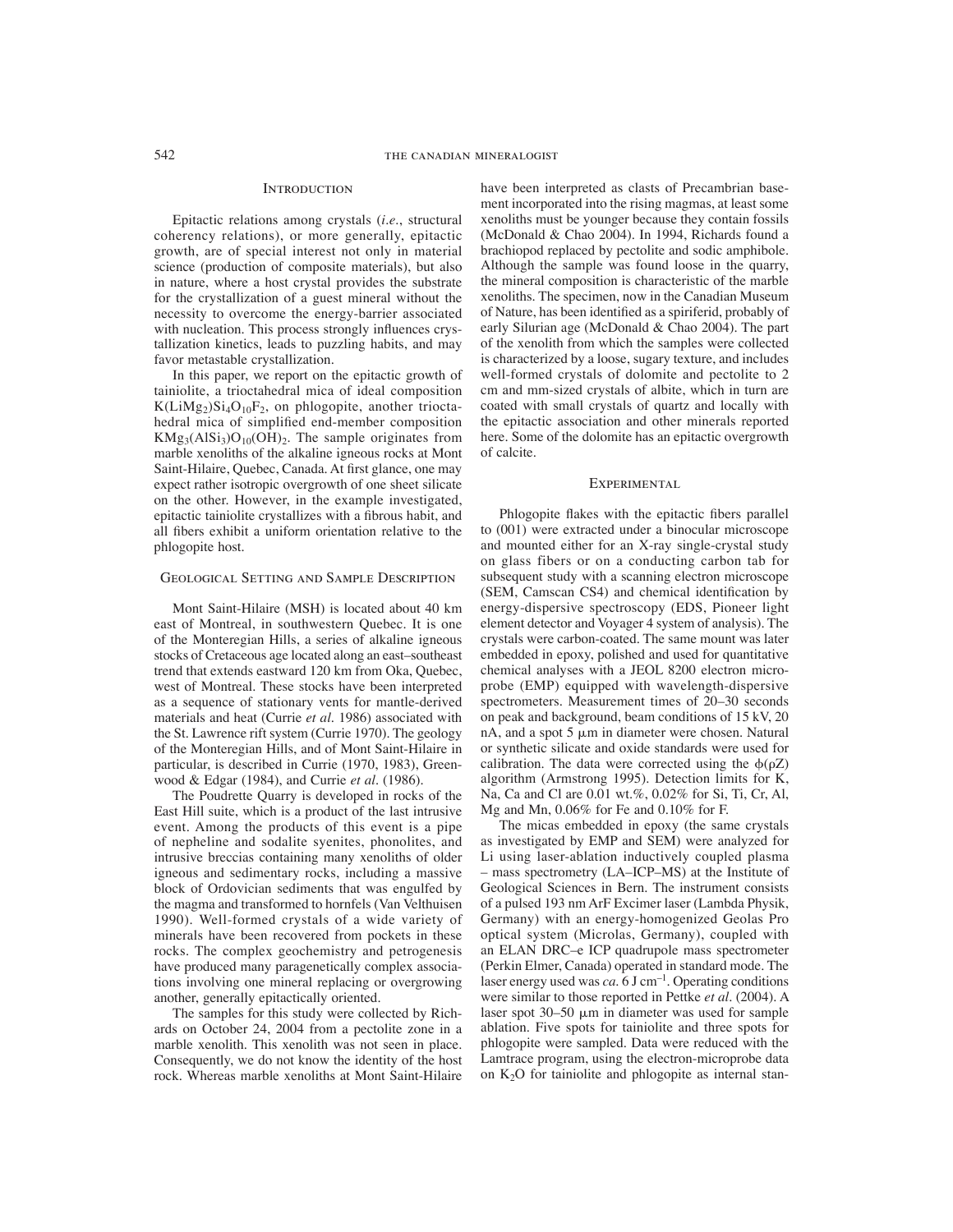dard. The SRM 610 glass from NIST was used as the external standard to calibrate analyte sensitivities.

The X-ray single-crystal study on two composite phlogopite–tainiolite assemblages was performed with an Enraf Nonius CAD4 diffractometer using graphite-monochromatized Mo*K* X-radiation. In addition, reciprocal-space X-ray-diffraction images were displayed with a CCD camera of a Bruker SMART 1 K system. The goal of these experiments was to explore the epitactic relationship between the two sheet silicates by analyzing the overlay of the reciprocal lattices of host and guest crystals and to determine polytype and cell dimensions at high scattering-angles.

### **RESULTS**

Epitactic relations are best explored by applying a combination of X-ray crystal-orientation determination and SEM imaging using the mode for back-scatteredelectron (BSE) images. The BSE technique generates compositional contrast: owing to the higher density (higher average atomic number), the host crystal appears brighter than the darker epitactic guest (Figs. 1a–d). Corresponding images indicate that the host crystal (phlogopite) is overgrown or topotactically replaced by tainiolite. At a later stage of overgrowth, the tainiolite tapers to fibers: all fibers obey structural coherence relations and extend along [100] of phlogopite. In no case did we find fibers extending parallel to [110] or [110], which also are expected directions of growth owing to the pseudohexagonal symmetry of mica sheets. The blocks of tainiolite (Fig. 1d) growing on (010) of phlogopite appear particularly fragile because fiber growth is parallel to the contact plane. The blocks also tend to split because they are subperpendicular to the (001) cleavage of both minerals. Some phlogopite crystals display dissolution steps on the (001) surface (Figs. 1a–c). Such holes are filled with fibrous aggregates of tainiolite without obvious relation in orientation to the host crystal (*e.g*., Fig. 1b).

Results of electron-microprobe and LA–ICP–MS analyses represent averages measured on two specimens. They are summarized in Table 1, and compared with similar compositions of mica from MSH and other localities. No apparent chemical zoning was detected in phlogopite. Homogeneously and compactly overgrown tainiolite does not show chemical differences to the fine fibers of tainiolite, which formed last. The lithium content of phlogopite  $(0.64 \text{ wt.} \% \text{ Li}_2\text{O})$  is striking. We reject the hypothesis that this Li content is due to local contamination of tainiolite replacing phlogopite (*e.g*., Fig. 1c). In LA–ICP–MS analyses, we also monitored Na and Al contents, which are significantly different in MSH phlogopite and tainiolite (Table 1). The Na and Al contents determined by LA–ICP–MS analyses of phlogopite are in agreement with the results of the electron-microprobe analyses on phlogopite, which were collected with a considerably smaller spot-size.

It was not possible to resolve differences between host and guest sheet-silicate by X-ray single-crystal diffraction techniques for two reasons: (1) both micas consists of the 1*M* polytype (space group *C*2/*m*) with parallel crystallographic axes, (2) the cell dimensions of host and guest are very similar. In some cases, fan-like spreading  $(\langle 3^{\circ} \rangle)$  of reflections around a major diffraction-maximum was observed. These can arbitrarily be interpreted as a consequence of slightly bent fibers following approximately the same crystallographic orientation as the central part of the host. In Table 2, we summarize the refined unit-cell dimensions, which are considered representative of the host (phlogopite) and overgrowth (tainiolite). The phlogopite crystals do not reveal indications of stacking faults, such as diffuse smearing, or additional weak reflections that could not be indexed with a *C*2/*m* unit cell characteristic of the 1*M* polytype.

An elongate tetragonal prismatic mineral terminated by a tetragonal pyramid occurs intermingled with tainiolite fibers (Figs. 1c, d). EDS analyses (SEM) suggest that this mineral is mesolite with Na:Ca close to 1. Another aluminosilicate with a rhombohedral morphology displays a K:Ca values close to 1 (with Na *ca*. 10% of K) and could not be identified (Fig. 1c). Very small euhedral crystals of pyrite are ubiquitous in the sample (white phases in Fig. 1).

# **DISCUSSION**

### *Crystal-chemical aspects*

Our analytical results on phlogopite from MSH are unusual owing to their low level of  $N$ Al (Table 1). In fact, excluding trioctahedral micas with tetrahedral  $Fe<sup>3+</sup>$ , such as tetra-ferriphlogopite, the observed <sup>IV</sup>Al content is lower than that in all samples of natural phlogopite for which structural data are available (Brigatti & Guggenheim 2002). However, crystal structures of synthetic phlogopite-related crystals with compositions of KMg<sub>2.5</sub>Si<sub>4</sub>O<sub>10</sub>F<sub>2</sub> (Toraya *et al.*) 1976), KMg2.75[Si3.5Al0.5]O10F2 (Toraya *et al.* 1978), and  $KMg_3[Si_3Al]O_{10}F_2$  (Takeda & Morosin 1975) have been determined. In the first two compounds, the deficit in <sup>IV</sup>Al is charge-balanced by vacancies at the octahedral site.

The misfit between the sheets of tetrahedra and octahedra in mica causes deformation of the sheet of tetrahedra, lowering the sheet symmetry from hexagonal to trigonal. The degree of deformation is expressed in terms of the rotation angle  $\alpha$  of the SiO<sub>4</sub> tetrahedra (*e.g.*, Bailey 1984). Increasing  $\alpha$  leads to a reduction of the lateral dimension of the sheet of terahedra. The structural studies on synthetic "fluoro-phlogopite" cited above have shown that increasing content of  $\rm ^{IV}Al$ (from 0 to 1 *apfu*), which actually expands the lateral size of the sheet of tetrahedra, is partly balanced by an increase of  $\alpha$  from 1.42° to 6.5°. In contrast to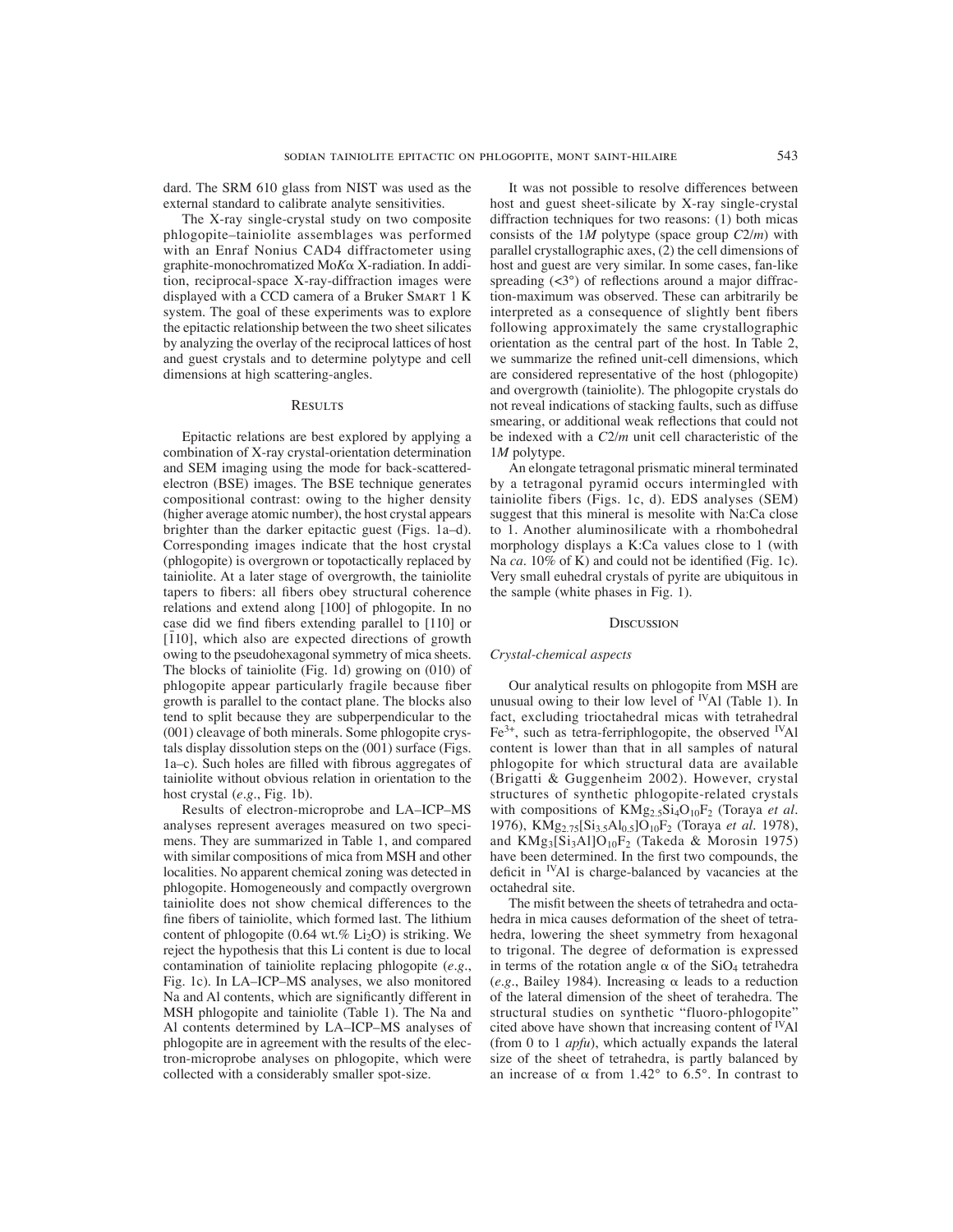

Fig. 1. SEM images, using back-scattered electrons, of epitactic tainiolite (dark gray) on phlogopite (light gray). (a) On the right, two (001) plates of phlogopite are superimposed and slightly rotated one with respect to the other. (b) Note the unoriented fibers of tainiolite replacing dissolved phlogopite in the center of the right crystal. c) Dissolution pits in the phlogopite core. Solid white arrows mark a prismatic mineral terminated by a tetragonal pyramid for which EDS data suggest the zeolite mesolite. The dashed white arrow points to intergrown rhombs of another probable zeolite with K:Ca close to 1. The black arrow points to small crystals of pyrite (white). (d) Tainiolite block originally attached to the (010) growth front of phlogopite. Tainiolite fibers are intermingled with aggregates of mesolite, emphasized by the solid white arrows.

the synthetic samples, the MSH phlogopite acting as host for tainiolite crystallization is a stoichiometric trioctahedral mica with all octahedral sites close to fully occupied (Table 1). The low <sup>IV</sup>Al level is caused by <sup>VI</sup>Li<sup>+</sup> content requiring a higher charge in the sheet of tetrahedra. The Fe/(Fe+Mg) ratio in our material is between  $0.32$  and  $0.25$ , leading to a significant extension of the sheet of octahedra, compared to the synthetic samples, as indicated by increased unit-cell dimensions in the (001) plane (Table 2). The combination of high level of <sup>VI</sup>Fe<sup>2+</sup> substitution and low <sup>IV</sup>Al suggests low  $\alpha$ rotation angles for the phlogopite found as host crystals of the epitactic tainiolite.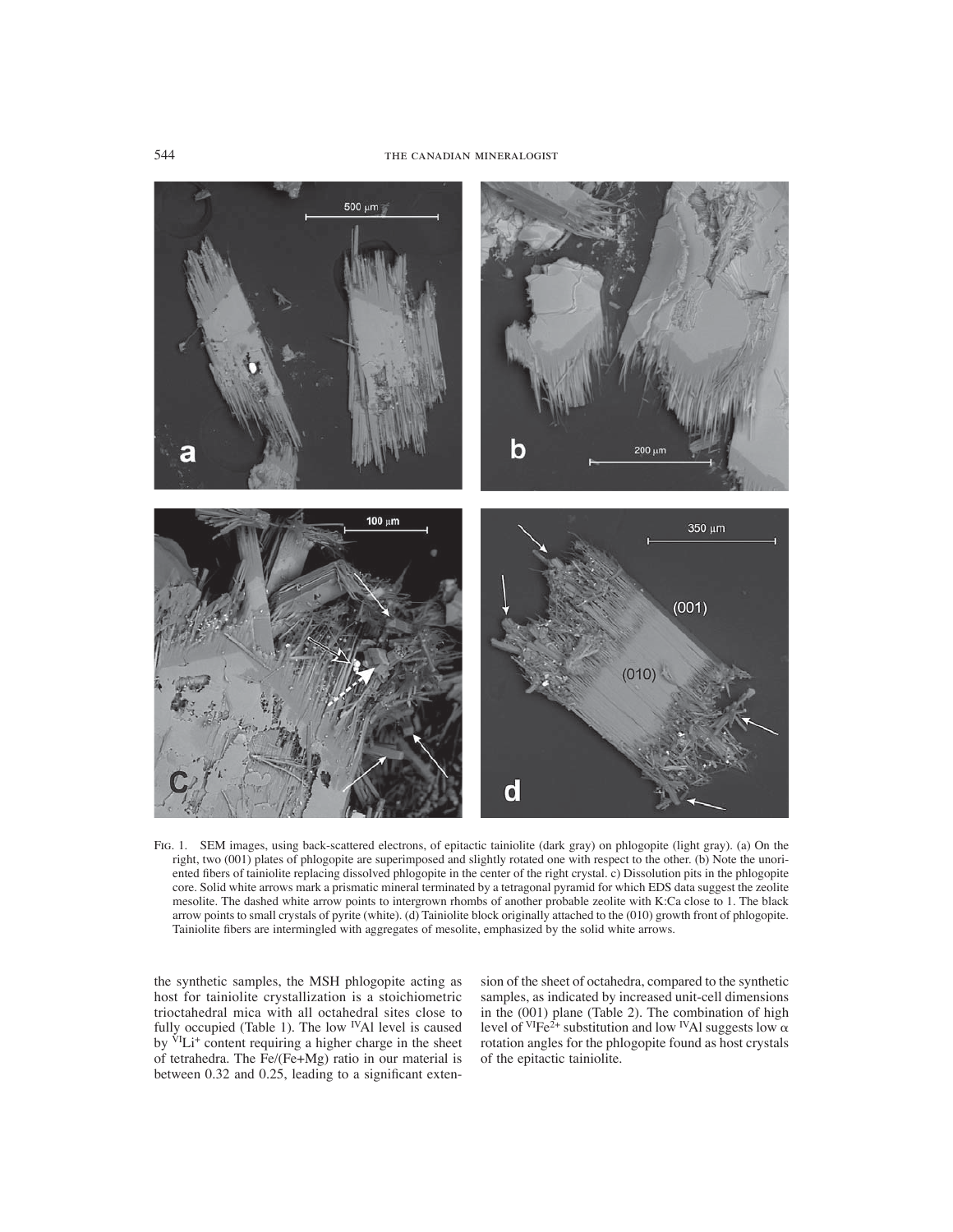| TABLE 1. ANALYTICAL RESULTS FOR TRIOCTAHEDRAL MICAS FROM          |
|-------------------------------------------------------------------|
| MONT SAINT-HILAIRE AND FOR SHIROKSHINITE FROM THE KHIBINY MASSIF. |
| KOLA PENINSULA. RUSSIA                                            |

|                   | Phl<br><b>MSH</b><br>$\mathbf{1}$ | Ph11<br><b>MSH</b><br>$n = 9$ | Ph <sub>12</sub><br><b>MSH</b><br>$n = 3$ | Tai1<br><b>MSH</b><br>$n = 10$ | Tai<br><b>MSH</b><br>1 <sup>a</sup> | Tai<br><b>MSH</b><br>2 <sup>b</sup> | Tai<br>ideal   | Shk<br>ideal   | Shk<br>Khib.<br>3 |
|-------------------|-----------------------------------|-------------------------------|-------------------------------------------|--------------------------------|-------------------------------------|-------------------------------------|----------------|----------------|-------------------|
| SiO, wt.%         | 41.26                             | 41.61                         | 44.04                                     | 57.16                          | 57.20                               | 59.35                               | 59.34          | 57.08          | 57.64             |
| TiO <sub>2</sub>  | 0.14                              | 0.39                          | 0.48                                      | 0.02                           | 0.30                                | 0.17                                | L,             | ÷,             | 0.16              |
| $Al_2O_3$         | 10.44                             | 9.55                          | 8.62                                      | 0.11                           | 4.30                                | 0.09                                | $\overline{a}$ | ä,             | 0.24              |
| $Cr_2O_3$         | $\overline{\phantom{a}}$          | $\overline{\phantom{0}}$      | u,                                        | 0.01                           | $\overline{\phantom{a}}$            | $\blacksquare$                      | L,             |                | ÷,                |
| FeO               | 13.46                             | 14.45                         | 10.56                                     | 0.22                           | L.                                  | 0.37                                | $\overline{a}$ | L              | 1.54              |
| MnO               | 0.32                              | 0.61                          | 0.43                                      | $\overline{a}$                 | $\overline{a}$                      | 0.09                                | u,             | $\overline{a}$ | 0.23              |
| MgO               | 18.21                             | 15.78                         | 17.62                                     | 19.27                          | 17.00                               | 19.43                               | 19.91          | 19.14          | 19.17             |
| CaO               | $\overline{\phantom{a}}$          | 0.06                          | ÷,                                        | ÷                              | 0.19                                | ä,                                  |                | ÷              | ÷,                |
| Li <sub>2</sub> O | n.a.                              | 0.64                          | 0.64                                      | 2.11                           | 2.20                                | $(3.90)^4$                          | 3.69           | $\frac{1}{2}$  | 0.00              |
| Na <sub>2</sub> O | 0.20                              | 0.12                          | 0.10                                      | 2.83                           | 0.67                                | 0.13                                |                | 7.36           | 7.01              |
| K, O              | 9.64                              | 9.99                          | 10.60                                     | 11.35                          | 9.50                                | 10.99                               | 11.63          | 11.19          | 10.18             |
| H <sub>2</sub> O  | 2.44                              | $(2.68)^4$                    | $(2.28)^4$                                | $(0.42)^4$                     | $(4.34)^4$                          | $(1.07)^4$                          | ÷,             | ä,             | 0.00              |
| F                 | 3.27                              | 2.59                          | 3.60                                      | 8.11                           | n.a.                                | 7.18                                | 9.38           | 9.03           | 9.19              |
| Cl                | 0.04                              | $\overline{\phantom{a}}$      | $\overline{\phantom{a}}$                  | 0.10                           | $\overline{a}$                      | $\frac{1}{2}$                       |                |                | $\frac{1}{2}$     |
| $F, C = O$        | $-1.39$                           | $-1.09$                       | $-1.52$                                   | $-3.44$                        | n.a.                                | $-3.02$                             | $-3.95$        | $-3.80$        | $-3.87$           |
| Sum               | 98.03                             | 97.38                         | 97.45                                     | 98.25                          | 95.70                               | 99.75                               | 100.00         | 100.00         | 101.49            |
| Si apfu           | 3.105                             | 3.164                         | 3.281                                     | 3.988                          | 3.954                               | 3.995                               | 4.00           | 4.00           | 3.98              |
| Al                | 0.895                             | 0.836                         | 0.719                                     | 0.009                          | 0.046                               | 0.005                               |                |                | 0.02              |
| Sum               | $\overline{4}$                    | 4                             | 4                                         | 3.996                          | $\overline{\mathcal{L}}$            | 4                                   | $\overline{4}$ | 4              | 4                 |
| Al                | 0.030                             | 0.020                         | 0.038                                     |                                | 0.305                               | 0.001                               |                |                |                   |
| Cr                |                                   |                               |                                           | 0.001                          |                                     |                                     |                |                |                   |
| Ti                | 0.007                             | 0.022                         | 0.027                                     | 0.001                          | 0.015                               | 0.009                               |                |                | 0.01              |
| Fe                | 0.847                             | 0.919                         | 0.658                                     | 0.013                          |                                     | 0.021                               |                |                | 0.09              |
| Mn                | 0.021                             | 0.039                         | 0.027                                     |                                |                                     | 0.005                               |                |                | 0.01              |
| Mg                | 2.042                             | 1.789                         | 1.957                                     | 2.002                          | 1.752                               | 1.959                               | 2.00           | 2.00           | 1.97              |
| Li                |                                   | 0.196                         | 0.192                                     | 0.592                          | 0.615                               | 1.055                               | 1.00           |                |                   |
| Na                |                                   |                               |                                           | 0.383                          | 0.090                               |                                     |                | 1.00           | 0.92              |
| Sum               | 2.947                             | 2.985                         | 2.899                                     | 2.992                          | 2.777                               | 3.050                               | 3              | 3              | 3                 |
| Ca                |                                   | 0.005                         |                                           |                                | 0.014                               |                                     |                |                |                   |
| Na                | 0.029                             | 0.018                         | 0.014                                     |                                |                                     | 0.017                               |                |                | 0.02              |
| K                 | 0.926                             | 0.969                         | 1.007                                     | 1.010                          | 0.838                               | 0.944                               | 1.00           | 1.00           | 0.90              |
| Sum               | 0.955                             | 0.992                         | 1.021                                     | 1.010                          |                                     | 0.961                               | $\mathbf{I}$   | 1              | 0.92              |
| OH                | 1.217                             | 1.377                         | 1.144                                     | 0.198                          | 2                                   | 0.481                               |                |                |                   |
| F                 | 0.778                             | 0.623                         | 0.856                                     | 1.790                          |                                     | 1.529                               | $\overline{c}$ | $\overline{c}$ | $\sqrt{2}$        |
| Cl                | 0.005                             |                               |                                           | 0.012                          |                                     |                                     |                |                |                   |
|                   |                                   |                               |                                           |                                |                                     |                                     |                |                |                   |

Phlogopite compositions are normalized on 11 atoms of oxygen per formula unit (apfu). <sup>1</sup> Lalonde et al. (1996), <sup>2</sup> Mandarino & Anderson (1989), <sup>a</sup> wet-chemical analysis, <sup>b</sup> electron-microprobe analysis, <sup>3</sup> Pekov et al. (2003), <sup>4</sup> values calculated; n.a.: not analyzed. Symbols: Phl: phlogopite, Shk: shirokshinite, Tai: tainiolite.

Preliminary results of the energy-dispersion analyses of tainiolite epitactic on phlogopite from MSH indicate the presence of significant Na. An external source of Na [*e*.*g*., Na migration under the electron beam (Spray & Rae 1995)] must be excluded because all analyses were performed on isolated flakes of mica, as displayed in Figure 1. Furthermore, Na contents between 2.5 and 3.5 wt.% Na2O were subsequently confirmed by EMP and LA–ICP–MS analyses. Normalization of the tainiolite data on 22 negative charges (11 O) yields the composition  $(Mg_{2.00}Fe_{0.01}Li_{0.59}Na_{0.38})_{\Sigma2.98}$ for the sheet of octahedra (Table 1). Thus the epitactic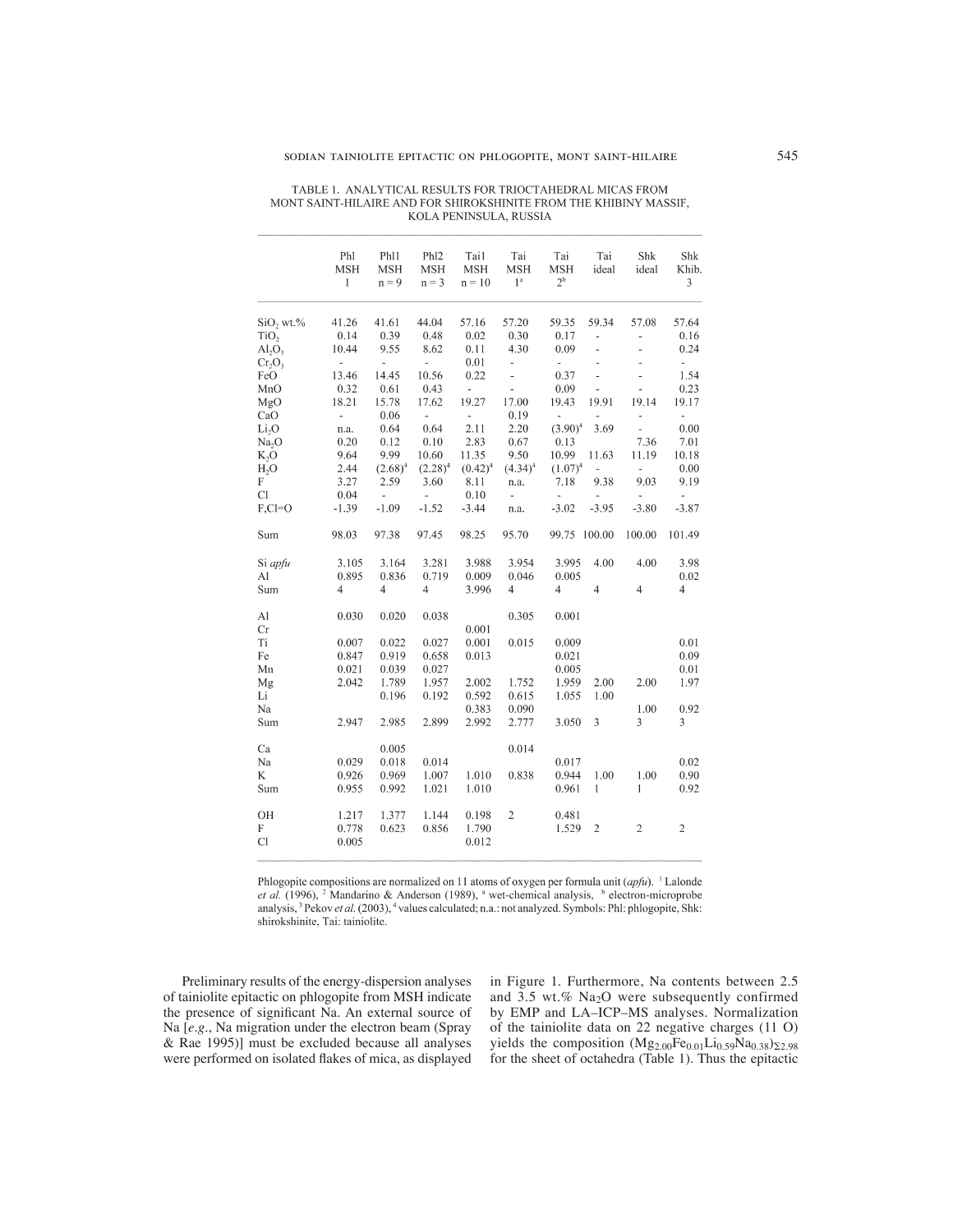tainiolite would represent a solid solution between tainiolite, K(LiMg<sub>2</sub>)Si<sub>4</sub>O<sub>10</sub>F<sub>2</sub> (Toraya *et al.* 1977) and shirokshinite, K(NaMg<sub>2</sub>)Si<sub>4</sub>O<sub>10</sub>F<sub>2</sub> (Pekov *et al.* 2003). Both structures show very similar cell dimensions and distortions (Table 2). In particular, both minerals have the sheet of tetrahedra fully expanded, giving rise to very low rotation angles  $(\alpha)$ , as already predicted for the phlogopite host. In shirokshinite, Na–Mg order is close to complete (Pekov *et al.* 2003), and Na is concentrated at the larger *M*1 site (on the mirror plane). In contrast, Li–Mg order in tainiolite is less pronounced, and Mg occupies 71% of *M*1 and 66% of *M*2 (Toraya *et al.* 1977).

The issue of <sup>VI</sup>Na in lithian micas was addressed and critically reviewed by Pekov *et al.* (2003). Their electron-microprobe results on alleged lithian micas with <sup>VI</sup>Na did not confirm the results of previous wet-chemical analyses on corresponding samples. The authors concluded that evidence of <sup>VI</sup>Na in mica obtained from wet-chemical analyses must be considered with great caution because of the possibility of contamination with impurities in the large sample required. In fact, some of the quoted results of wet-chemical analyses match stoichiometry of a mica very poorly. In all re-analyzed samples (Pekov *et al*. 2003) and also in other samples of tainiolite and polylithionite from the Khibiny massif, the Na content is less than 1 wt.% Na<sub>2</sub>O, and  $(K + Na)$ never is over 1.0 *apfu* within standard deviations.

On the basis of the critical evaluation of older analytical results by Pekov *et al.* (2003), the epitactic tainiolite on phlogopite from MSH would seem to represent the first example of an extended solid-solution member between tainiolite and shirokshinite determined by EMP and LA–ICP–MS techniques. Thus, the conditions of formation of this unique sodian tainiolite are of special importance.

The paragenesis (Fig. 2), based on overgrowth relationships, is pectolite,  $NaCa<sub>2</sub>Si<sub>3</sub>O<sub>8</sub>(OH)$ , followed by albite and dolomite. Phlogopite formed next, and was overgrown and partially replaced by tainiolite. Quartz then crystallized, covering most exposed surfaces. Calcite then crystallized epitactically on exposed dolomite. Mesolite was the final phase to form, and occurs as isolated crystals and clusters of crystals on quartz, phlogopite, tainiolite and dolomite. The other minor phases are post-tainiolite, but their exact location in the paragenesis cannot be established with the materials available. During this paragenesis, pectolite was partially corroded and may have served as source of Na for sodian tainiolite.

Other hand specimens from the Poudrette quarry have been reported to exhibit bladed crystals of tainiolite, close to end-member composition, without <sup>VI</sup>Na (Mandarino & Anderson 1989). For those crystals, no evidence of epitactic growth has been reported. We may speculate that the unusual sodian composition of tainiolite reported in this paper was possible because epitactic crystallization did not require a nucleation step.

# *Orientation of the tainiolite fibers*

At first glance, it is most puzzling that the epitactic tainiolite fiber-orientation does not follow the pseudohexagonal symmetry of the sheet of tetrahedra in micas, but instead the fibers grow only parallel to [100] of phlogopite (Figs. 1a–c). Fibrous growth of sheet silicates is not common except for chrysotile and related minerals, where the sheets are rolled up to cylinders, forming hollow fibers. Such a case is completely different from fibrous tainiolite, for which a single fiber may be envisioned as a flat ribbon-like portion of a sheet silicate structure. For this reason, tainiolite fibers are very flexible and easily bent, in contrast to chrysotile fibers, which are elastic. In this context, we like to recall the Greek origin of the name tainiolite, which was derived from "tainia", a band or ribbon, which emphasizes the general tendency to form rather elongate bands or ribbons rather than the pseudohexagonal platelets typical of most other micas. Nevertheless, the fibrous habit of tainiolite observed on the MSH samples is highly unusual.

Güven (2001) described authigenic fibers of illite grown epitactically on kaolinite and mica cores found in sandstones. He observed three epitactic relationships: (1) a single set of illite laths oriented parallel to [100] of a euhedral core of kaolinite, (2) double sets of laths oriented at an angle of 120° to each other, (3) triple sets of laths following the pseudohexagonal symmetry of the



Fig. 2. Paragenesis (early: left, late: right) of the minerals associated with the phlogopite with tainiolite overgrown.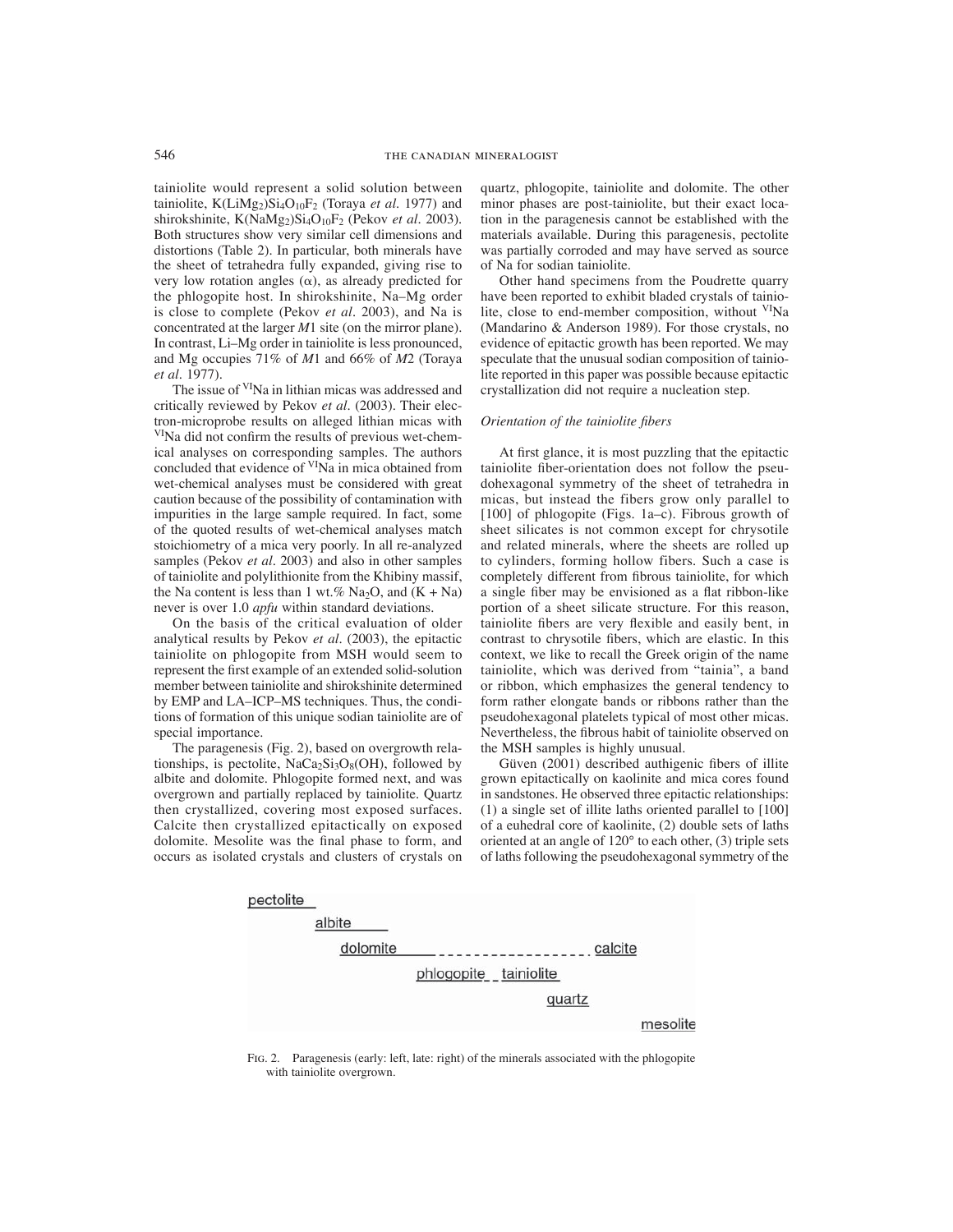sheet of tetrahedra. Relationship (1) is an analogue to our finding. Güven (2001) also reviewed experimental studies producing fibrous illite. In particular, diagenetic conditions (low temperature) and the presence of organic acids seem to stimulate illite-fiber precipitation. It is assumed that illite laths are metastable forms that eventually recrystallize to platy equilibrium forms.

We cannot provide direct evidence for the conditions of epitactic growth of fibrous tainiolite on phlogopite, but the mechanisms seems to be in line with the arguments stated by Güven (2001). The crystal structure of a mica provides three dominant directions of growth  $(Fig. 3)$ , namely [100], [110] and [110]. Growth of mica parallel to [001] requires two-dimensional nucleation or screw dislocations. In contrast, tetrahedra and octahedra can be readily attached along [100],  $[\bar{1}10]$  and  $[\bar{1}\bar{1}0]$ without need of nucleation. The growth fronts (010),  $(110)$  and  $(1\bar{1}0)$  are parallel to the growth chains [100],

[10] and [10], respectively. Laths and fibers develop if the growth rate on the (010) front is slower than on the  $(110)$  and  $(110)$  fronts. Development of epitactic fibers of tainiolite along  $[100]$  and parallel to  $[100]$  of phlogopite requires special conditions. Thus, there must be some mechanism retarding growth parallel to the  $(010)$  front. The atomic configurations exposed on the  $(010)$ ,  $(110)$  and  $(110)$  fronts are considerably different (Fig. 3). The surface of (010) exposes terminal OH groups or F as ligands of octahedra and also densely packed rows of interlayer K (Fig. 3). This growth front must be somehow "poisoned" to explain fibrous growth parallel to [100].

Güven (2001) argued that exposed OH-groups may form complexes with organic acids by stripping off the proton, thus stopping the (010) growth front. At this point, our interpretation deviates from the one suggested by Güven (2001). Because tainiolite growth occurred



Fig. 3. Polyhedral representation of a trioctahedral mica structure, 1*M* polytype (space group *C*2/*m*), projected perpendicular to (001). Growth fronts (traces of crystal faces) are indicated by dashed white lines, unit-cell outlines are shown by solid black lines. Magenta spheres represent interlayer K, decorating the (010) growth surface. In tainiolite, growth of this surface is retarded due to "poisoning".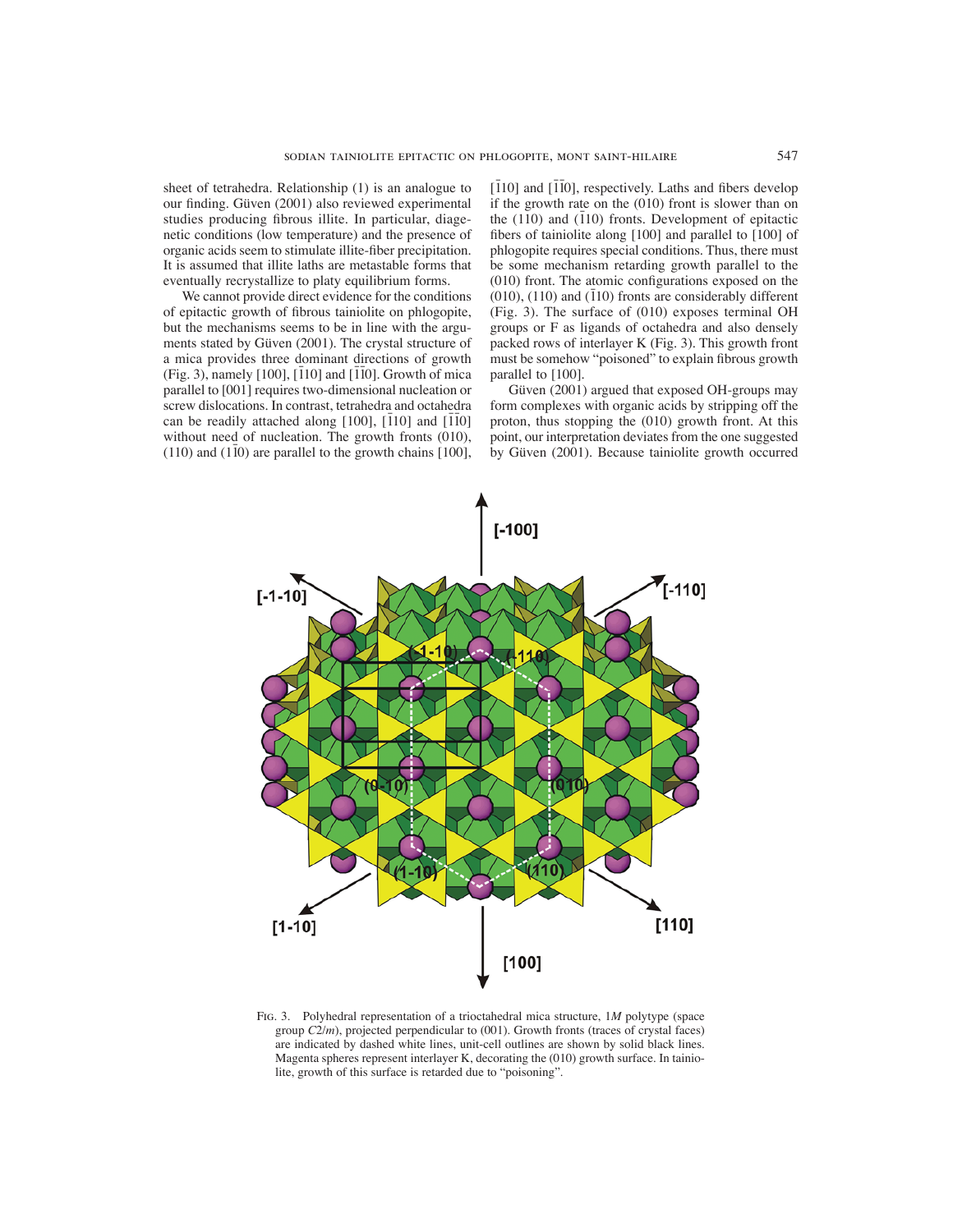| sample                                                                     | $a(\text{\AA})$ | b(A)     | c(A)      | $\beta$ (°) | $V(\AA^3)$ | $\alpha$ (°) | Ref.           |
|----------------------------------------------------------------------------|-----------------|----------|-----------|-------------|------------|--------------|----------------|
| $Mg_2, Si_4O_{10}F_2$                                                      | 5.253(1)        | 9.086(2) | 10.159(1) | 99.89(3)    | 477.7(3)   | 1.42         |                |
| $Mg_{2.75}Si_{3.5}Al_{0.5}O_{10}F_{2.7}$                                   | 5.292(1)        | 9.164(5) | 10.143(1) | 100.07(2)   | 484.3(3)   | 3.63         | 2              |
| $Mg_3Si_3AlO_{10}F_2$                                                      | 5.3074(6)       | 9.195(2) | 10.134(1) | 100.08(1)   | 487.0(2)   | 6.50         | 3              |
| $\zeta(NaMg_2)Si_4O_{10}F_2$                                               | 5.269(2)        | 9.092(9) | 10.198(3) | 100.12(7)   | 481.0(1)   | 1.26         | $\overline{4}$ |
| $\zeta$ (LiMg <sub>2</sub> )Si <sub>4</sub> O <sub>10</sub> F <sub>2</sub> | 5.231(1)        | 9.065(2) | 10.140(1) | 99.86(2)    | 473.8(1)   | 1.08         | 5              |
| ASH phlogopite a                                                           | 5.325(2)        | 9.203(5) | 10.233(3) | 100.08(6)   | 493.7(4)   |              | 6              |
| ASH phlogopite b                                                           | 5.311(4)        | 9,204(6) | 10.217(4) | 99.96(6)    | 491.8(5)   |              | 6              |
|                                                                            |                 |          |           |             |            |              |                |

TABLE 2. CELL DIMENSIONS AND TETRAHEDRON-ROTATION ANGLE (a) IN SOME TRIOCTAHEDRAL C2/m 1MMICA POLYTYPES

References: 1 Toraya et al. (1976), 2 Toraya et al. (1978), 3 Takeda & Morosin (1975), 4 Toraya et al. (1977), 5 Pekov et al. (2003), 6 this study. For chemical variation of the phlogopite at Mont Saint-Hilaire, consult Table 1.

under hydrothermal rather than diagenetic conditions, the influence of organic acids is certainly reduced, although preserved fossils have been found in MSH marble xenoliths. However, most importantly tainiolite is a fluoro-silicate, which exposes F rather than reactive OH groups on its (010) surface. We believe that the densely packed rows of interlayer K (Fig. 3) provide the key for (010) surface "poisoning". Our hypothesis is that the invading  $F<sub>-</sub>$ , Na-, and Li-rich fluids responsible for the formation of epitactic tainiolite on phlogopite contained or liberated other inorganic polyanions (*e.g.*,  $CO<sub>3</sub><sup>2–</sup>$ ) that attached to the cationic surface and retarded (010) growth. This mechanism would explain both observations: (1) fibrous growth of tainiolite parallel to [100], and epitactic growth only parallel to [100] of phlogopite but not parallel to  $\left[110\right]$  and  $\left[110\right]$ . Güven (2001) interpreted the simultaneous occurrence of double and triple sets of illite fibers separated by 60° on a kaolinite core as a consequence of stacking faults in the kaolinite. The prevalence of the tainiolite fibers parallel to [100] of phlogopite is in accordance with the lack of evidence for twinning or stacking faults in phlogopite analyzed by us.

#### **ACKNOWLEDGEMENTS**

The Swiss National Science Foundation is acknowledged for funding the LA–ICP–MS infrastructure through project PP002–106569 and the electron-microprobe equipment through grant 21–26579.89. The manuscript benefitted from the reviews by André E. Lalonde and Paula C. Piilonen and the constructive comments and corrections by Andrew M. McDonald and Robert F. Martin, which are appreciated.

### **REFERENCES**

Armstrong, J. T. (1995): CITZAF: a package of correction programs for the quantitative electron microbeam X-ray analysis of thick polished materials, thin films, and particles. *Microbeam Anal.* **4**, 177-200.

- Bailey, S.W. (1984): Crystal chemistry of true micas. *In* Micas (S.W. Bailey, ed.). *Rev. Mineral*. **13**, 13-60.
- BRIGATTI, M.F. & GUGGENHEIM, S. (2002): Mica crystal chemistry and the influence of pressure, temperature, and solid solution on atomistic models. *In* Micas: Crystal Chemistry and Metamorphic Petrology (H. Mottana, F.P. Sassi, J.B. Thompson & S. Guggenheim, eds.). *Rev. Mineral. Geochem.* **46**, 1-97.
- CURRIE, K.L. (1970): An hypothesis on the origin of alkaline rocks suggested by the tectonic setting of the Monteregian Hills. *Can. Mineral*. **10**, 411-420.
- CURRIE, K.L. (1983): An interim report on the geology and petrology of the Mont Saint-Hilaire pluton, Quebec. *Geol. Surv. Can., Pap*. **83-1B**, 39-46.
- CURRIE, K.L., EBY, G.N. & GITTINS, J. (1986): The petrology of the Mont Saint-Hilaire complex, southern Quebec: an alkaline gabbro – peralkaline syenite association. *Lithos* **19**, 65-81.
- GREENWOOD, R.C. & EDGAR, A.D. (1984): Petrogenesis of the gabbros from Mont St. Hilaire, Quebec. *Geol. J*. **19**, 353-376.
- GÜVEN, N. (2001): Mica structure and fibrous growth of illite. *Clays Clay Minerals* **49**, 189-196.
- Lalonde, A.E., Rancourt, D.G. & Chao, G.Y. (1996): Fe-bearing trioctahedral micas from Mont Saint-Hilaire, Québec, Canada. *Mineral. Mag.* **60**, 447-460.
- Mandarino, J.A. & Anderson, V. (1989): *Monteregian Treasures: the Minerals of Mont Saint-Hilaire, Québec*. Cambridge University Press, Cambridge, U.K.
- McDonald, A.M. & Chao, G.Y. (2004): Haineaultite, a new hydrated sodium calcium titanosilicate from Mont Saint-